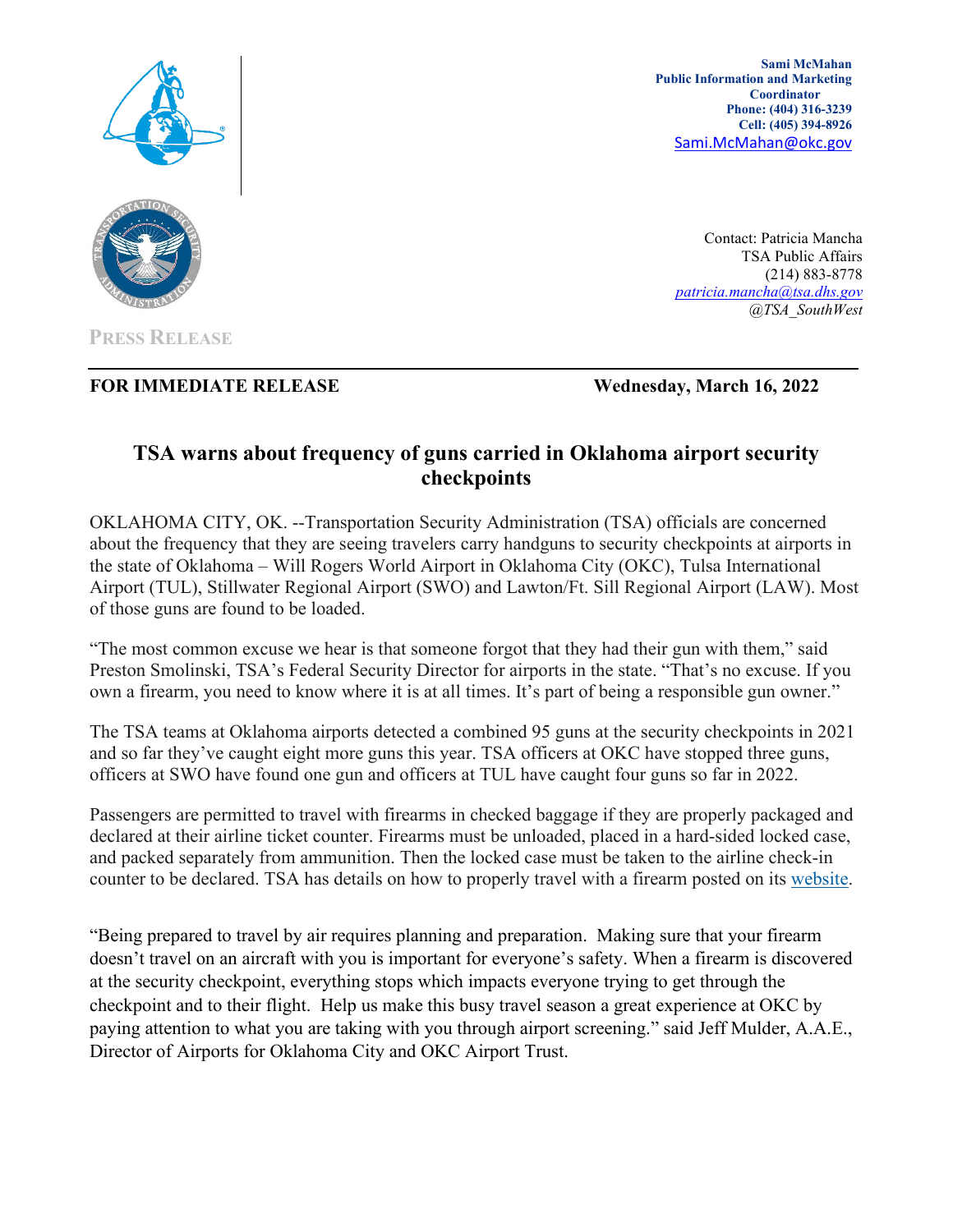

A properly packed firearm sits in a hard-sided case and is locked. This case must then be take to the check-in counter for the airline to transport it in the belly of the plane. (TSA photo)

## **TSA firearms catches at Washington area airport checkpoints 2016 to 2022**

| Year                                  | 2018             | 2019           | 2020         | 2021             | 2022<br>As of 2/22/22 |
|---------------------------------------|------------------|----------------|--------------|------------------|-----------------------|
| Will Rogers World Airport (OKC)       | 42               | 50             | 28           | 46               | $\overline{3}$        |
| Tulsa International Airport (TUL)     | 39               | 29             | 27           | 48               | $\overline{4}$        |
| Stillwater Regional Airport (SWO)     | $\mathbf{1}$     | $\overline{4}$ | $\mathbf{1}$ | $\mathbf{1}$     | $\mathbf{1}$          |
| Lawton/Ft Sill Regional Airport (LAW) | $\boldsymbol{0}$ | $\mathbf{1}$   | $\mathbf{1}$ | $\boldsymbol{0}$ | $\theta$              |
| Total                                 | 82               | 84             | 57           | 95               | 8                     |

TSA reserves the right to issue a civil penalty to travelers who bring weapons with them to a checkpoint. Civil penalties for bringing a handgun into a checkpoint can stretch into thousands of dollars, depending on mitigating or aggravating circumstances. This applies to travelers with or without concealed gun carry permits because even though an individual may have a concealed carry permit, it does not allow for a firearm to be carried onto an airplane. The complete list of [civil penalties](https://www.tsa.gov/travel/civil-enforcement)  [is posted online.](https://www.tsa.gov/travel/civil-enforcement) If a traveler with a gun is a member of TSA PreCheck®, that individual will lose their TSA PreCheck privileges.

"The penalties are stiff for carrying a gun to a checkpoint," Smolinski said. "You could face criminal penalties on top of federal civil citations that can be extremely costly. My advice is to not make the mistake of bringing your gun to the checkpoint in the first place. We're happy to help transport your firearm. All we ask is that you pack it safely and properly for your flight."